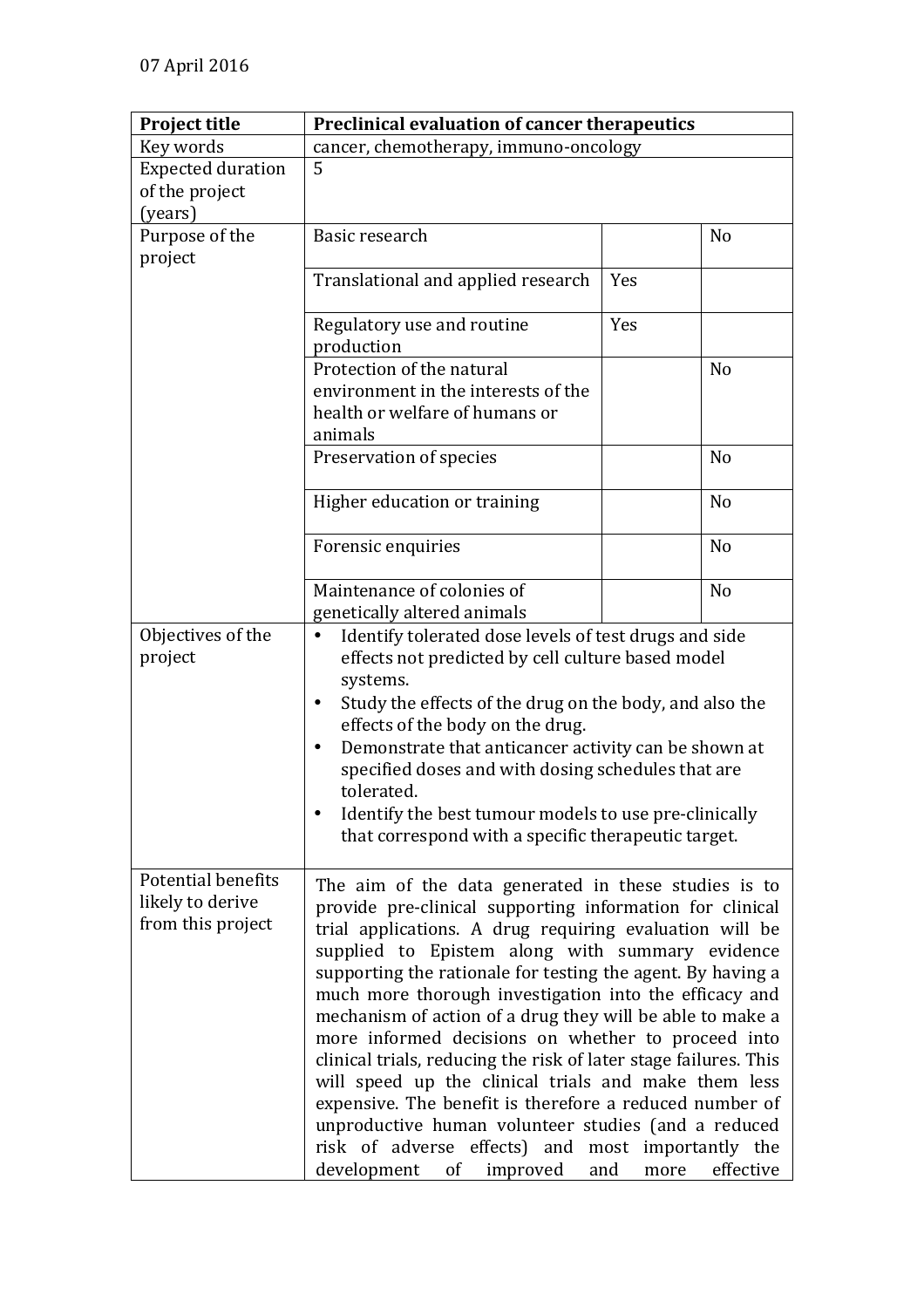|                                                                                                                                          | therapeutics.                                                                                                                                                                                                                                                                                                                                                                                                                                                                                                                                                                                                                                                            |  |
|------------------------------------------------------------------------------------------------------------------------------------------|--------------------------------------------------------------------------------------------------------------------------------------------------------------------------------------------------------------------------------------------------------------------------------------------------------------------------------------------------------------------------------------------------------------------------------------------------------------------------------------------------------------------------------------------------------------------------------------------------------------------------------------------------------------------------|--|
|                                                                                                                                          | The benefit to patients will be the identification of new<br>anti-cancer drugs. These studies will help identify the best<br>potential drugs early in the drug development process.                                                                                                                                                                                                                                                                                                                                                                                                                                                                                      |  |
| Species and<br>approximate<br>numbers of<br>animals expected<br>to be used, and<br>anticipated period<br>of time                         | We would expect to run 150 studies on behalf of sponsors<br>using approximately 7,500 mice and 1,150 rats over the 5<br>year duration of this project licence.                                                                                                                                                                                                                                                                                                                                                                                                                                                                                                           |  |
| <b>Expected adverse</b><br>effects and the<br>likely/expected<br>level of severity.<br>What will happen<br>to the animals at<br>the end. | Side effects of tumour treatment can include lethargy,<br>anaemia, loss of appetite, diarrhoea, dysuria, bruising,<br>bleeding or peripheral neuropathy. Animals exhibiting<br>these signs will be humanely killed. This is likely to<br>manifest as weight loss. A general dose limiting sign will<br>be a 15% loss in bodyweight, and animals showing this<br>will be considered unwell. Any mouse reaching a 20%<br>bodyweight loss, or any rat reaching a 25% bodyweight<br>loss along with other signs of distress will be humanely<br>killed (schedule 1 method).                                                                                                  |  |
|                                                                                                                                          | Subcutaneous tumours may grow to a size that could cause<br>discomfort or interfere with the animals' ability to satisfy<br>thirst or hunger. Also, tumours could ulcerate through the<br>skin dependent on the cancer type, or if intra-tumoural<br>therapy is administered. Animals will be killed if their<br>ulcers do not heal within 48 hours or if their tumour<br>reaches more than 15mm in any direction. Injection at the<br>tumour site may cause temporary bleeding which should<br>stop within a few hours of injection. In the unlikely event<br>that bleeding does not cease, and if the animal shows signs<br>of discomfort, it will be humanely killed. |  |
|                                                                                                                                          | Orthotopic (implanted at the natural tumour site, eg a<br>breast cancer cell line injected into the mammary fat pad)<br>tumours may have site specific adverse effects and elicit<br>metastatic disease. Metastatic disease will be monitored by<br>imaging of the whole body wherever possible. However if<br>such techniques cannot be employed using a specific<br>model, any deviations in physiology or behaviour will be<br>treated as indicative of metastatic disease, and animals will<br>be humanely killed when there is loss of condition<br>consistent with the severity limit as defined by the Home<br>Office regulation.                                 |  |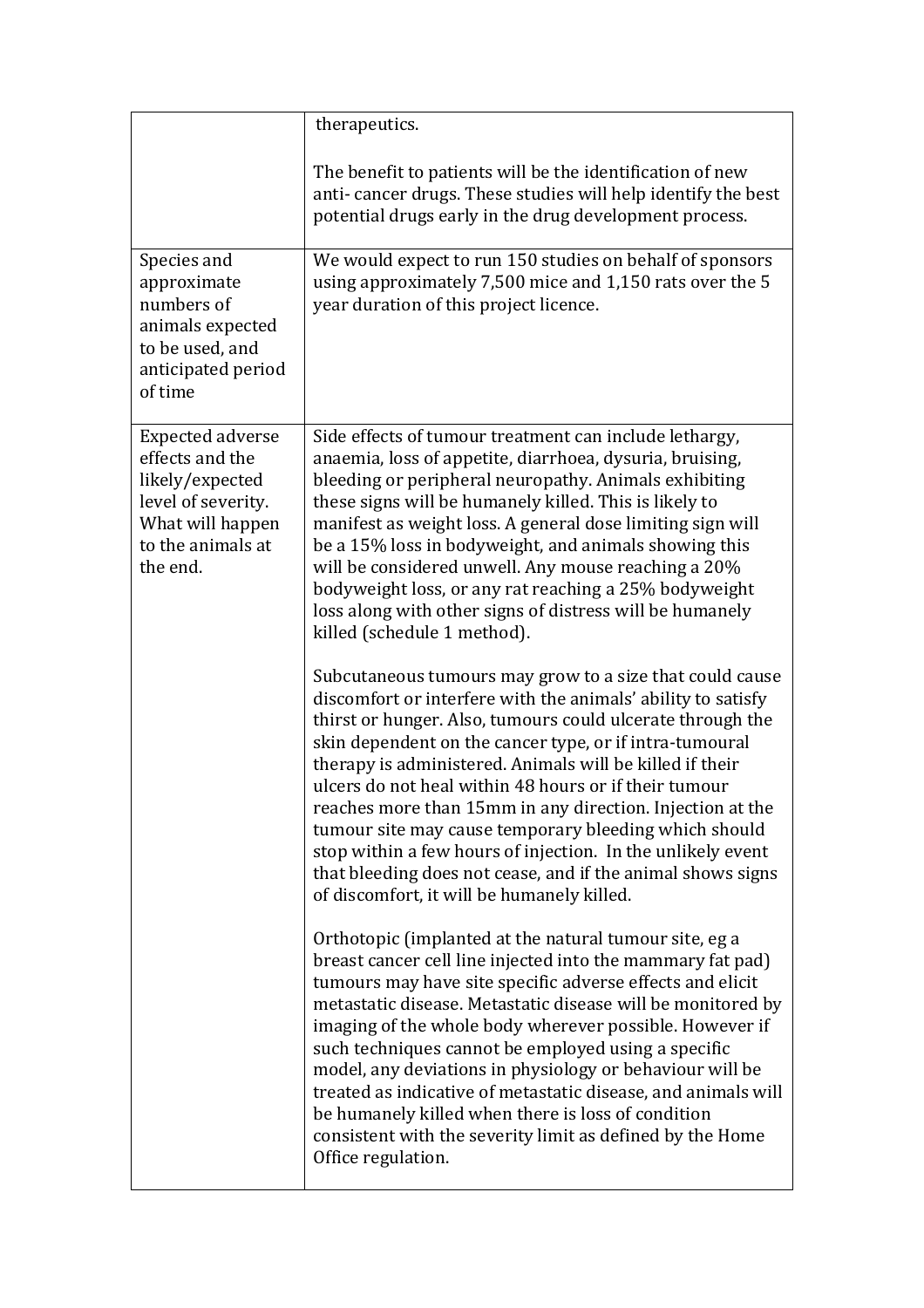|                                                                                                                | For leukaemias, animals may gradually become weak,<br>lethargic and lose body weight. Infiltration of the spleen or<br>liver can lead to enlargement of these organs which may be<br>palpable. Any animals showing signs of distress or<br>symptoms at the limit of moderate severity will be<br>humanely killed.<br>Immunocompromised mice will be maintained in<br>Individually Ventilated Cages in a barrier environment to<br>avoid unwanted infections. If animals develop unwanted<br>infections or surgical wound complications, they will be<br>given antibiotic treatment after advice is sought or will be<br>humanely killed. Animals will receive analgesia following<br>surgical procedures such as bone marrow aspiration or<br>orthotopic tumour implantation. |  |
|----------------------------------------------------------------------------------------------------------------|-------------------------------------------------------------------------------------------------------------------------------------------------------------------------------------------------------------------------------------------------------------------------------------------------------------------------------------------------------------------------------------------------------------------------------------------------------------------------------------------------------------------------------------------------------------------------------------------------------------------------------------------------------------------------------------------------------------------------------------------------------------------------------|--|
|                                                                                                                | Prolonged periods of anaesthesia can lead to animals<br>losing body temperature. To counteract this, animals will<br>be warmed throughout the procedure, either by the use of<br>heating mats, warm air blowers or temperature regulated<br>stages.                                                                                                                                                                                                                                                                                                                                                                                                                                                                                                                           |  |
|                                                                                                                | All work will comply with the UKCCCR (United Kingdom<br>Co-ordinating committee on Cancer Research) guidelines<br>for the welfare of animals in experimental procedures.                                                                                                                                                                                                                                                                                                                                                                                                                                                                                                                                                                                                      |  |
| <b>Application of the</b><br>3Rs                                                                               |                                                                                                                                                                                                                                                                                                                                                                                                                                                                                                                                                                                                                                                                                                                                                                               |  |
| 1. Replacement<br>Why do animals<br>need to be used,<br>and why non-<br>animal alternatives<br>cannot be used. | The programme requires that the models used are ones<br>which closely mirror human disease. All compounds to be<br>tested would have previously been screened in relevant in<br>vitro models to determine those candidates suitable for in<br>vivo testing. Rodents (rats and predominantly mice) are<br>suitable for these studies as the work cannot be<br>conducted in lower vertebrates, invertebrates or cell lines<br>due to the poor resemblance of these options to the<br>clinical setting. Animal models address issues which<br>current in vitro tests cannot accurately determine.                                                                                                                                                                                |  |
| 2. Reduction<br>How the use of<br>minimum numbers<br>of animals will be<br>assured                             | Animal models will be restricted to the minimum number<br>of animals needed for a statistically valid result. The<br>number of animals used will be the minimum safely<br>necessary to allow meaningful statistical analysis of the<br>data generated.                                                                                                                                                                                                                                                                                                                                                                                                                                                                                                                        |  |
|                                                                                                                | The most important aspect of the proposed programme of<br>work that will reduce the number of animals used is<br>careful selection of drugs, on the basis of preclinical data.<br>Only those potential drugs that offer a realistic prospect of                                                                                                                                                                                                                                                                                                                                                                                                                                                                                                                               |  |